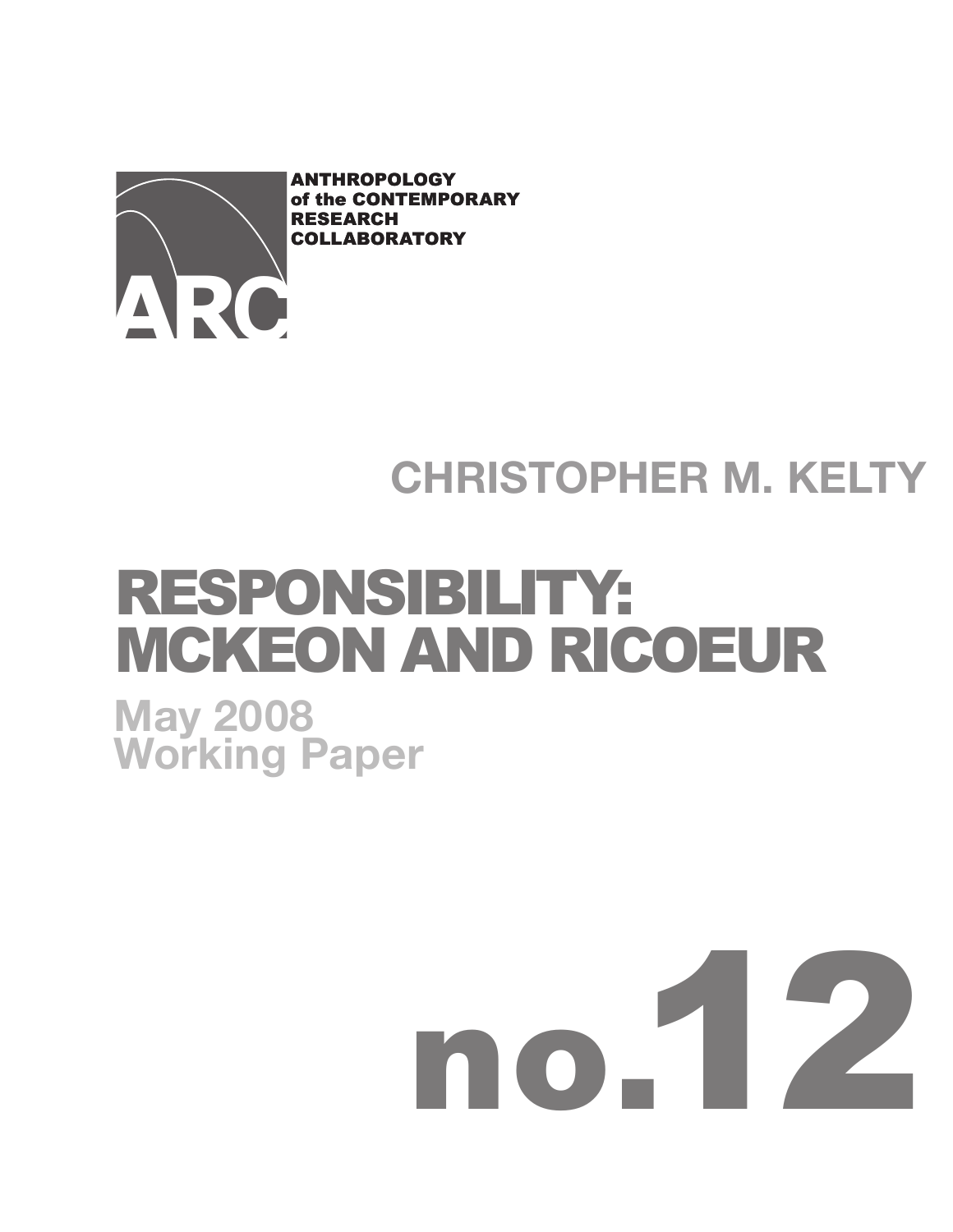ANTHROPOLOGY OF THE CONTEMPORARY RESEARCH COLLABORATORY (ARC) AIMS TO DEVELOP NEW TECHNIQUES OF COLLABORATION, MODES OF COMMUNICATION AND TOOLS OF INQUIRY FOR THE HUMAN SCIENCES. AT ARC'S CORE ARE COLLABORATIONS ON SHARED PROBLEMS AND CONCEPTS, INITIALLY FOCUSING ON SECURITY, BIOPOLITICS, AND THE LIFE SCIENCES, AND THE NEW FORMS OF INQUIRY.

WWW.ANTHROPOS- LAB.NET

Suggested Citation: Kelty, Christopher M. "Responsibility: McKeon and Ricoeur," Working Paper*,* No. 12, May, 2008 URL:http://www.anthropos-lab.net/documents/.

*Copyright: © 2008 ARC*

*This is an open access article distributed under the terms of the Creative Commons Attribution License, which permits unrestricted use, distribution, and reproduction in any medium, provided the original author and source are credited.*

*http://creativecommons.org/licenses/by/3.0*

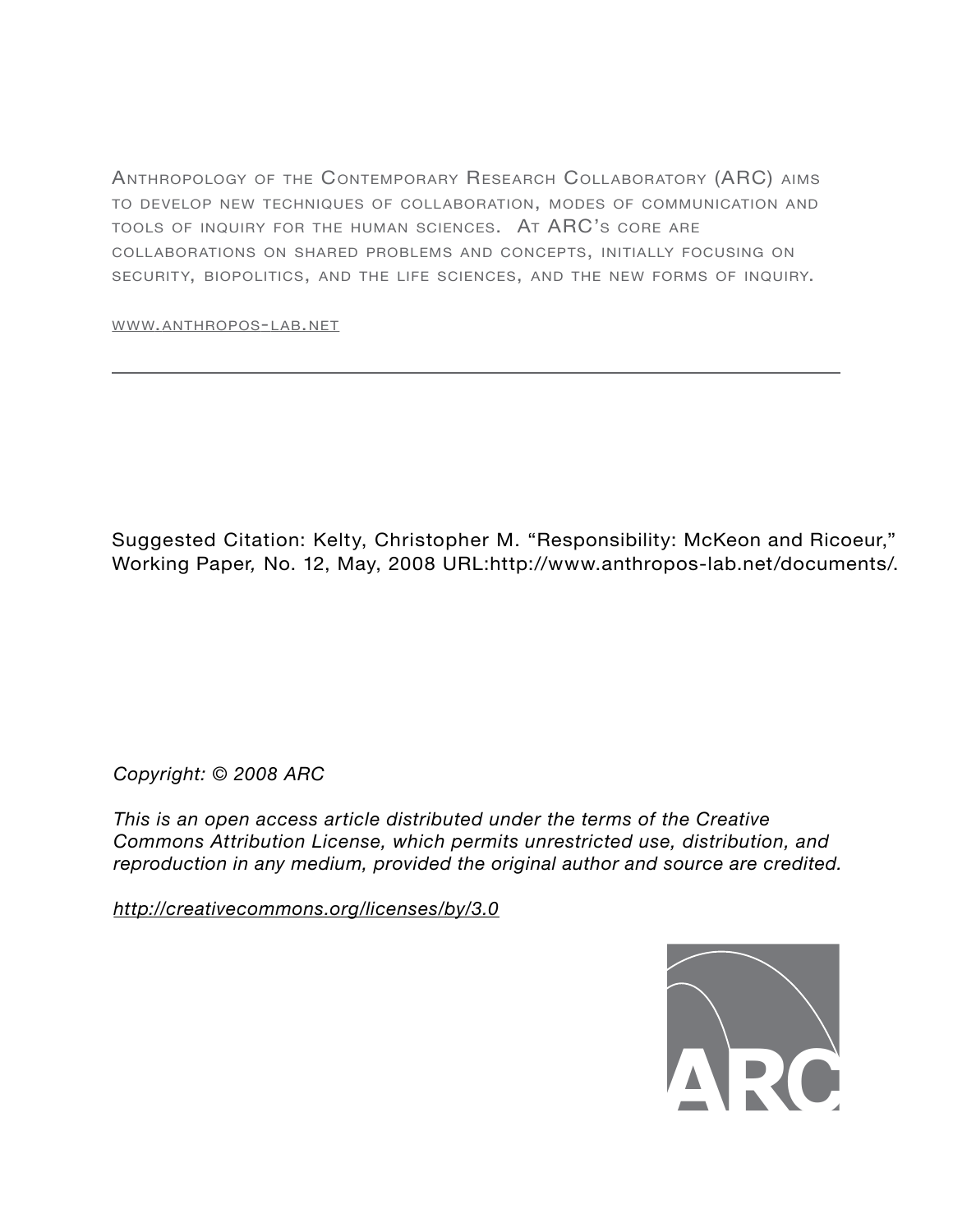# Responsibility: McKeon and Ricoeur

## **Christopher Kelty**

**Rice University** 

Over the last few years, in the course of thinking through a fieldwork project on nanotechnology, the term responsibility slowly emerged as a distinctive one-not quite ethics, not quite safety, not quite duty or vocation, but somehow related to them all. What concept might be associated with this term is never very clear, especially since the term seems vaque enough to reference both individual culpability of the sort exquisitely worked through in, for instance, criminal law, as well as an array of more collective nouns: social responsibility, community responsibility, national responsibility or especially corporate (social) responsibility. Nanotechnology, as one of a series of so-called "emerging sciences and technologies" serves as a place for thinking about how responsibility is made "equipmental," how it is turned from a vaque figure organizing certain lines of force, into a doable set of practices that demonstrate ways of remediating the older forms of responsibility in the light of various changed conditions.

This working paper is focused on recovering a more precise conceptual definition of responsibility, primarily by thinking about two different short articles about its formulation and evolution: Richard McKeon's 1957 article "The Development and Significance of the Concept of Responsibility" and Paul Ricoeur's 1994 article "The Concept of Responsibility."<sup>1</sup> Both are focused on the historical emergence of the term, and the key components of the concept, accountability and

<sup>&</sup>lt;sup>1</sup> McKeon, Richard "The Development and Significance of the Concept of Responsibility" Revue International de Philosophie 11(39) 1957 p. 3-32. Paul Ricoeur, "The Concept of Responsibility: An Essay in Semantic Analysis" in The Just, tr. David Pellauer, Chicago: University of Chicago Press, 2000 [1995] p. 11-36.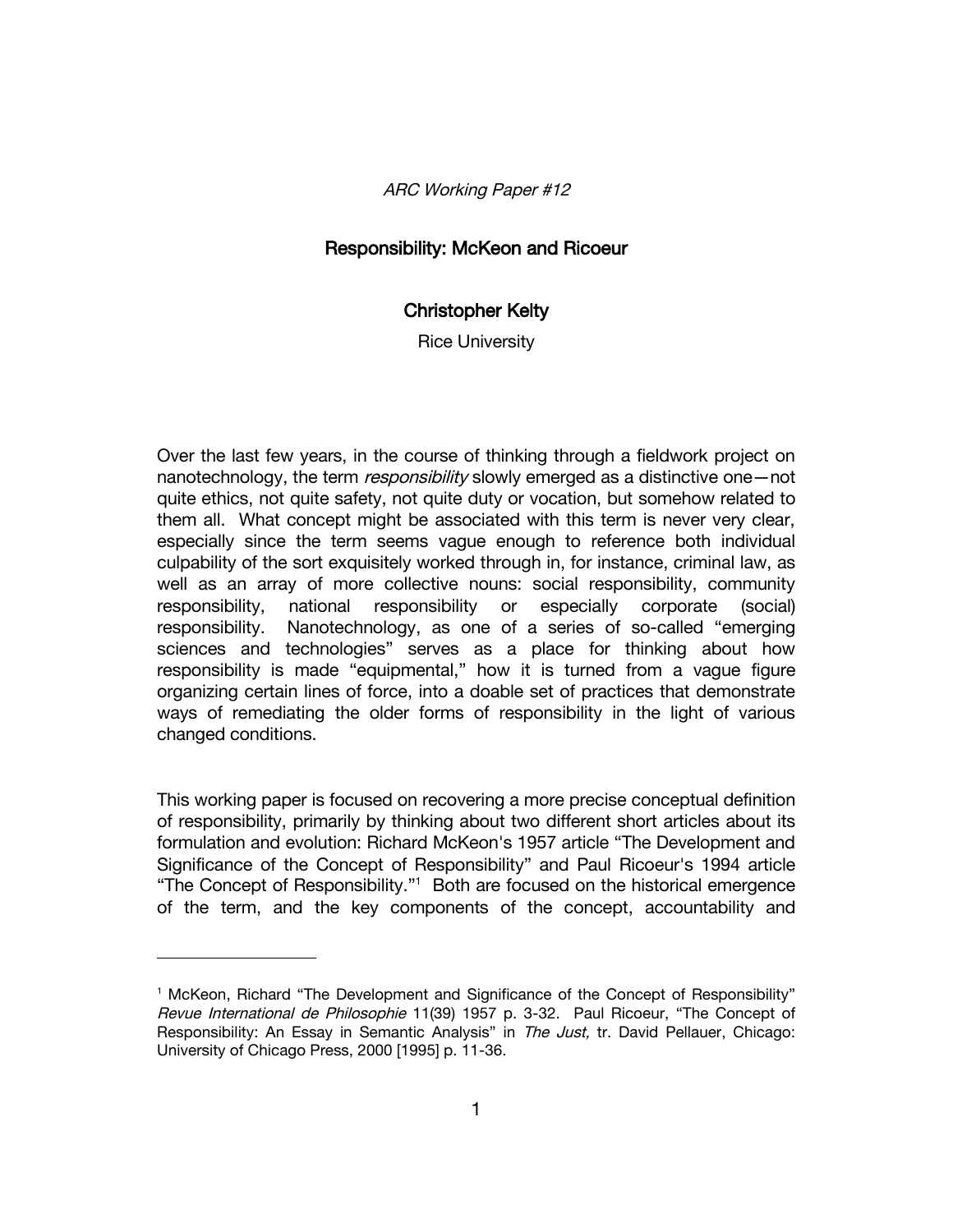imputation. $<sup>2</sup>$ </sup> The two analyses help clarify the different traditional problems, clustered around issues of causes and consequences (imputation), on the one hand and on the other, intentions, affect and understanding (accountability) on the other. *Responsibility* was introduced in the 19<sup>th</sup> century thus as a kind of portmanteau concept that attempts to synthesize these two issues, but one that slowly dissipates and becomes more and more yaque over the course of the 200 years since its introduction.

<sup>&</sup>lt;sup>2</sup> There is obviously a huge literature on responsibility, clustered primarily around the concept of moral responsibility in philosophy. It is a distinctive feature of the two articles reviewed here that they position the 20<sup>th</sup> century obsession with moral responsibility in historical light-demarcating the boundaries of its emergence out of political responsibility in the 19<sup>th</sup> century, and decomposing the concept into imputation/accountability and its juridical and moral aspects. Most (British and American) philosophers of moral responsibility today, by contrast, are more often then not convinced that individual moral responsibility is in fact a universal, and are frequently caught between the poles of the two core aspects of the concept, imputation and accountability. There are also two separate philosophical traditions debating individual moral responsibility and collective moral responsibility, which very rarely overlap. Work on individual moral responsibility most often makes reference to P.F. Strawson's 1962 "Freedom and Resentment" (in P.F. Strawson, Freedom and Resentment and other essays, Methuen & Co. 1974, p. 1-25) as a reinvigoration of the investigation of the concept and the first introduction of an analysis of reactive attitudes (emotion and affect) as opposed to the purely rational attribution of praise/blame. Work based in this tradition is primarily obsessed with the imputation side of the question, and in particular the compatibility of free moral choice and determinism (hence, compatibilits and incompatibilists). An recent review article (John Martin Fischer, "Recent Work on Moral Responsibility," Ethics 110, October 1999 p.93-119) provides a detailed analysis of recent work in this area (more recently, philosophers have turned to experimental work to "discover" the natural reactive attitudes or "folk intuitions" about responsibility, such as Nahmias, Eddy. 2006. "Folk Fears about Freedom and Responsibility: Determinism vs. Reductionism." Journal of Cognition and Culture 6(1-2): 215-38; and Nichols, Shaun and Joshua Knobe, "Moral Responsibility and Determinism: The Cognitive Science of Folk Intuitions" NOUS 41:4 (2007) 663-685). Work on collective responsibility, by contrast, was given earnest momentum by Joel Feinberg's 1968 "Collective Responsibility" (in Doing and Deserving, Princeton: Princeton University Press, 1970) (to which Hannah Arendt wrote a succinct reply of the same title in Amor Mundi ed. James Bernauer, Amsterdam: Martinus Nijoff publishers, 1987, p. 43-50) and has continued into the present concerns primarily obsessed with the problem of shared intentions and shared actions. Peter French's work on corporate responsibility provides some provocative directions towards making precise the kinds of imputation and accountability that occur in corporate contexts (French, Peter, Collective and Corporate Responsibility, New York: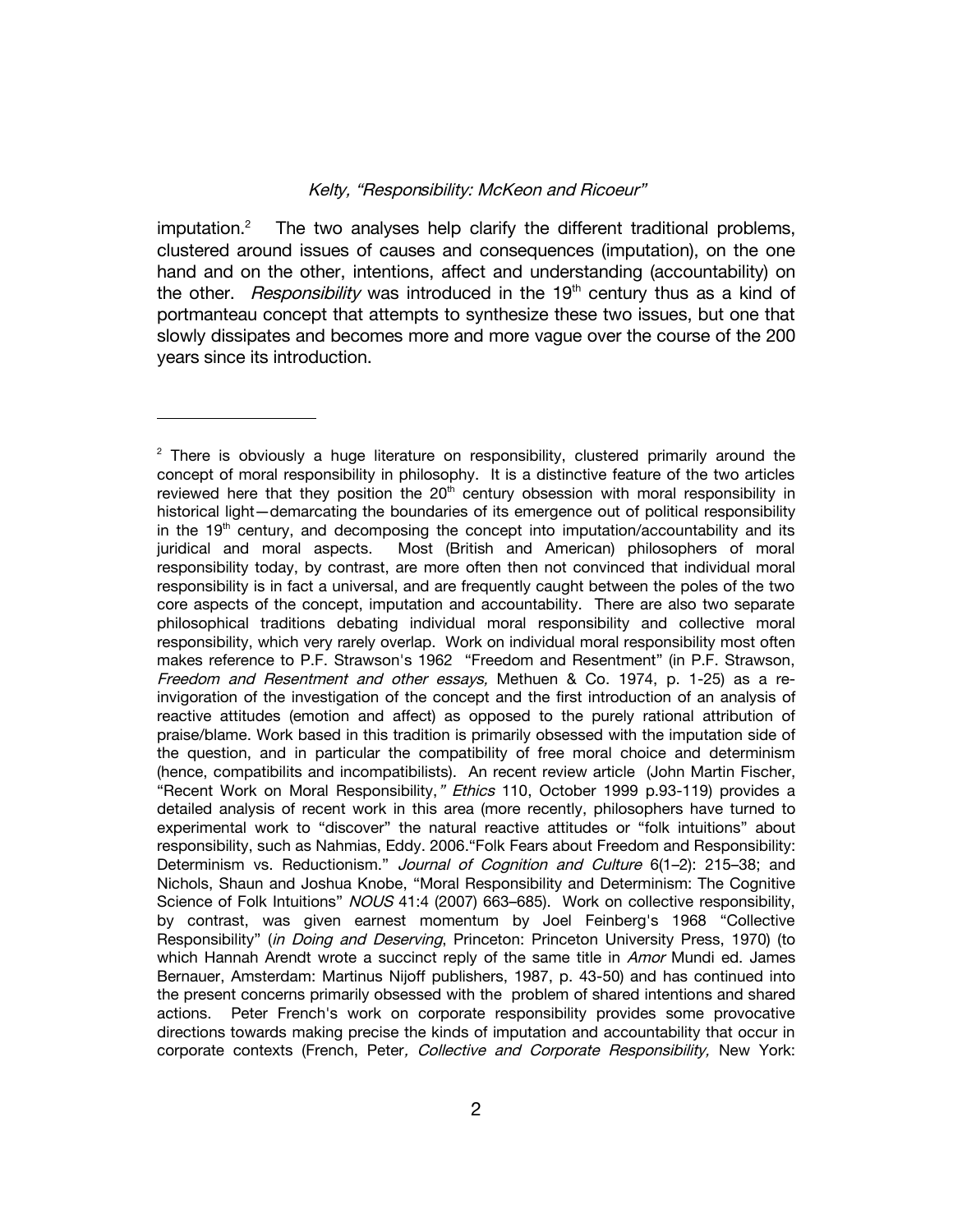Part of the impetus for this exploration was to ask whether responsibility is a "contemporary figure" in the terms of Rabinow and Bennet's "Diagnostic of Equipmental Platforms".<sup>3</sup> The Diagnostic is explicitly described as providing equipment that is "more responsive and more responsible (4)" and I take this offhand comment to be an expression of the salience of this term. There is widespread, if only intuitive, agreement that responsibility designates something different today that it has in the past, and that it is related to the kinds of equipment designed to make oneself and one's collectives more responsible. At the heart of this transition is a reversal: from responsibility for the causes and consequences of something that occurred in the past to a form of prudence today (phronesis) in which responsibility designates a prospective concern. As such, it overlaps with the historical genealogies of risk society, insurance, and, now, preparedness and precaution (as in the "precautionary priniciple"); McKeon and Ricoeur together provide a map of these transitions, and open up a line of questioning about the reconstruction of responsibility as a problem of prospective prudence.

Columbia University Press, 1984). Strawson's work has also had considerable influence outside of philosophy, and especially in law, in combination with the work of HLA Hart on ascription and legal responsibility (Hart, H.L.A., "The Ascription of Responsibility and Rights" Proceedings of the Aristotelian Society vol 49. 1948, p. 171-94). Completely separate from the work on moral philosophy is that of Emmanual Levinas' reconstruction of responsibility for the Other, which is perhaps most widely disseminated in the forms given it in Derrida's work on friendship and answerability (Esp. Derrida, Jacques. The Gift of Death. Trans. David Willis University of Chicago Press: Chicago. 1995 and Derrida, Jacques. Politics of Friendship. Trans. George Collins. Verso, New York. 1997); in between these two traditions lies Hans Jonas and his Gnostic "principle" of responsibility, which remains the most extensive attempt to reconstruct responsibility in the wake of the great technological and wartime disasters of the 20<sup>th</sup> century (Jonas, Hans, The Imperative of responsibility: in search of an ethics for the technological age, Chicago: University of chicago Press, 1984). The more theologically inflected work on responsibility tends to emphasize the accountability side of the coin, as in W. Schweiker's work ("Radical Interpretation and Moral Responsibility: a proposal for theological ethics" the Journal of Religion, vol. 73, no. 4, p. 613, 1993 and Richard Niebuhr's The Responsible Self, New York: Harper and Row, 1978. A synoptic overview is available in Gabrial Moran's Grammar of responsibility. New York: Crossroads publishing, 1996.

<sup>&</sup>lt;sup>3</sup> Rabinow, Paul and Bennett, Gaymon. "A Diagnostic of Equipmental Platforms," ARC Working Paper, No. 9, 2007.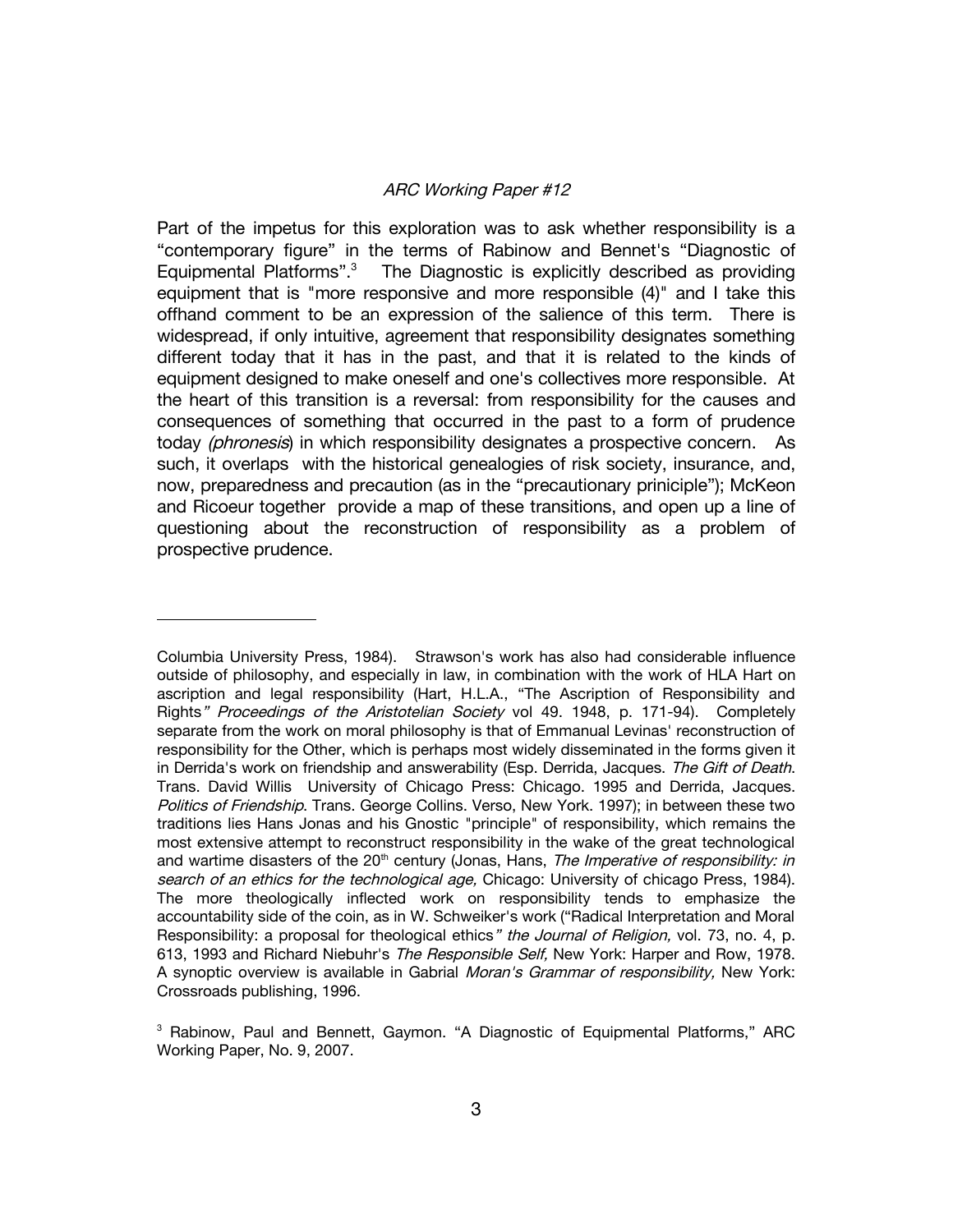#### Convergence

The concept of responsibility is oft invoked today, but rarely clarified. It's most conventional domain is that of individual moral responsibility, and especially its application in terms of legal liability, but it is also routinely employed with a range of more collective modifiers: social responsibility, corporate responsibility, international responsibility or civic responsibility. The concept is far from clear and both Paul Ricoeur and Richard McKeon, at different moments, have investigated its origins and transformation over the last 200 years. Both philosophers recognize its relatively recent appearance on the scene, in the late 18<sup>th</sup> century and both agree that the concept combines or remediates two previous concepts: imputation and accountability (or answerability); the former signifies a controversy concerning the nature of free will, determinism, necessity and the definition of human nature; the latter signifies a controversy concerning punishment, justice, obligation and duty. The complex entanglements of the two concepts are often immersed beneath the seeming clarity of the term "responsibility."

McKeon's contribution comes at a moment (Entretiens de Paris, September 13-15, 1956; published 1957) when the concept of responsibility is most explicitly the subject of universalization. Indeed, his article, "The Development and the Significance of the Concept of Responsibility" is the opening contribution to a collection of essays on responsibility as part of a series of convocations of the Institut International de Philosophie, sandwiched between a 1955 meeting in Athens on "Dialogue and Dialectic," and a 1957 meeting in Warsaw on "Thought" and Action."<sup>4</sup> McKeon directly addresses the internationalizing goals of the Institute in terms of the communication amongst philosophers and their coordination on certain concepts. Even more pointedly, he suggests that the "the uneasy peace which has followed the close of the war has reflected a more complex conflict of ideologies set in oppositions, which, despite ambiguities in their statement, have become rigid, because differences in policy and action are seen or anticipated as consequences to opposed doctrines, acknowledged or imputed (3)." The problems of cooperation and communication are confronted both by increasing sectarianism within philosophy, and the nationalisms of states

<sup>&</sup>lt;sup>4</sup> Richard McKeon, "The Development and the Significance of the Concept of Responsibility" Revue Internationale de Philosophie, Vol 11, No. 39, 1957, p. 3-32.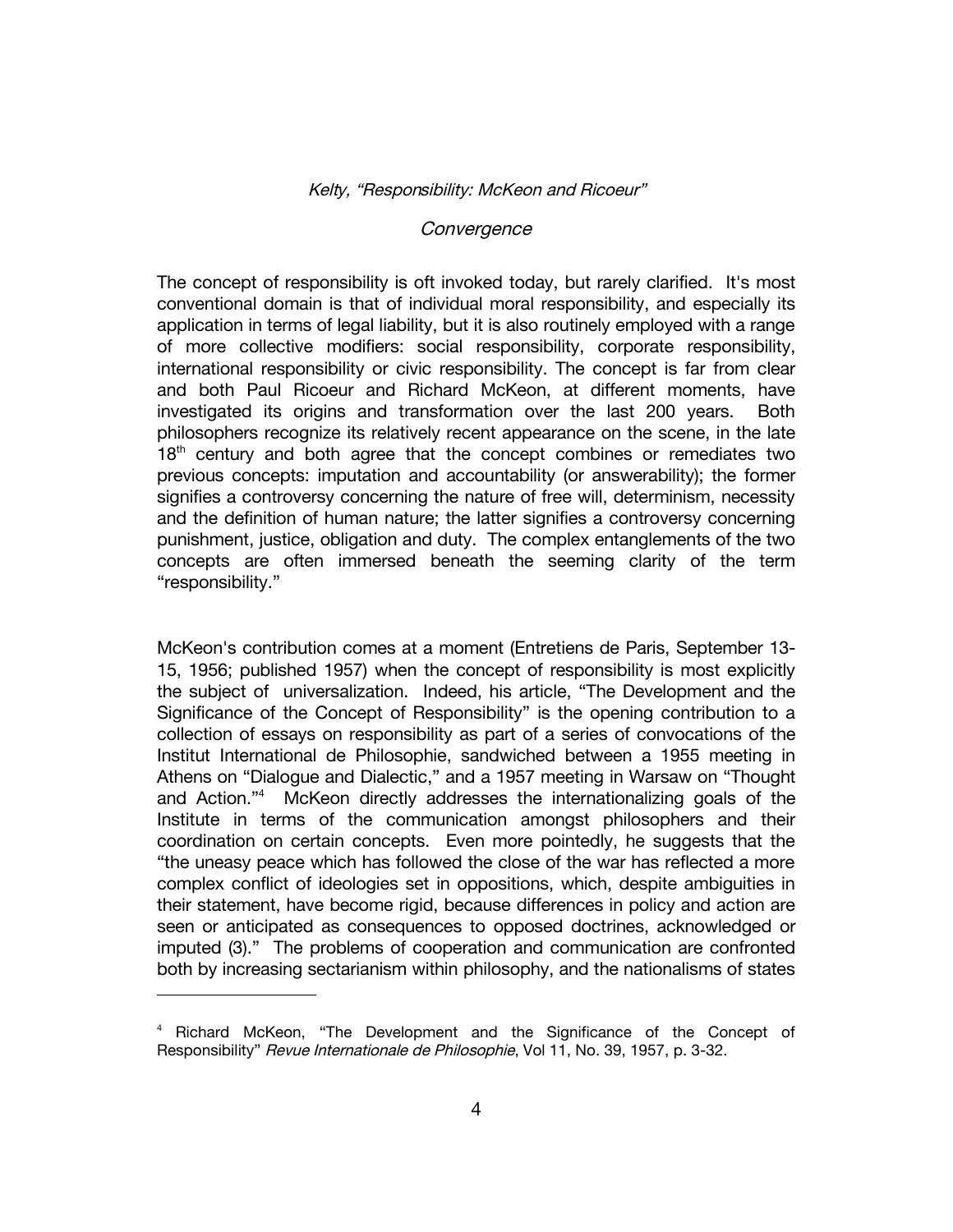committed to one or another doctrine. Nonetheless, the Institute represents a recognition that "everyone has become involved in philosophical problems to the extent that he is concerned with human rights, freedom, justice, independence and self-determination, security, cultural continuity and renovation, welfare and well-being.(4)" McKeon's reconstruction of the concept is thus explicitly pitched at a kind of universalizing unification in the face of obvious diversity, division and dischord.

Ricoeur's contribution, "The Concept of Responsibility" comes much later (1994) but echoes many of the same issues raised initially by McKeon, especially those concerning the transformation of the concept from a political one to a cultural one, and then to a moral and juridical one.<sup>5</sup> Ricoeur's contribution comes amidst, for instance, questions concerning Bhopal, Chernobyl and the 1993 case of hemophiliac's receiving HIV-infected blood in France. Such cases raise for Ricoeur, as similar ones had for Hans Jonas (The Imperative of Responsibility) a decade or so earlier, aspects of the collective nature of risk and responsibility in a technologically complex and ecologically interdependent context. McKeon, by contrast and by virtue of writing after the war, is less concerned with the technological complications than he is with the implications of proliferating internationalisms for a concept of responsibility forged in national and cultural settings in response to the excesses of nationalism.

Interestingly, McKeon begins with Levy-Bruhl. L'Idee de Responsibilite (1884) is one of a series of statements in the 19<sup>th</sup> century on responsibility, including those by British Idealist F.H. Bradley, Alexander Bain, and William Hamilton, all of which in some way or another responding to John Stuart Mill's attempt to use responsibility as a way to cut through certain controversies and insist that the core of the debate concerns "punishability" (p. 6). Levy-Bruhl, by contrast, sought to separate out the "objective" definition of responsibility (a legal and social problem) from the "subjective" (a moral concern for the individual). Each of the participants McKeon cites give a different emphasis to the term, some on the imputability of an action to an agent, some on the accountability of an agent for his action and some on the obligation to undergo punishment (or

<sup>&</sup>lt;sup>5</sup> Paul Ricoeur, "The Concept of Responsibility: An Essay in Semantic Analysis" in The Just, tr. David Pellauer, Chicago: University of Chicago Press, 2000 [1995] p. 11-36.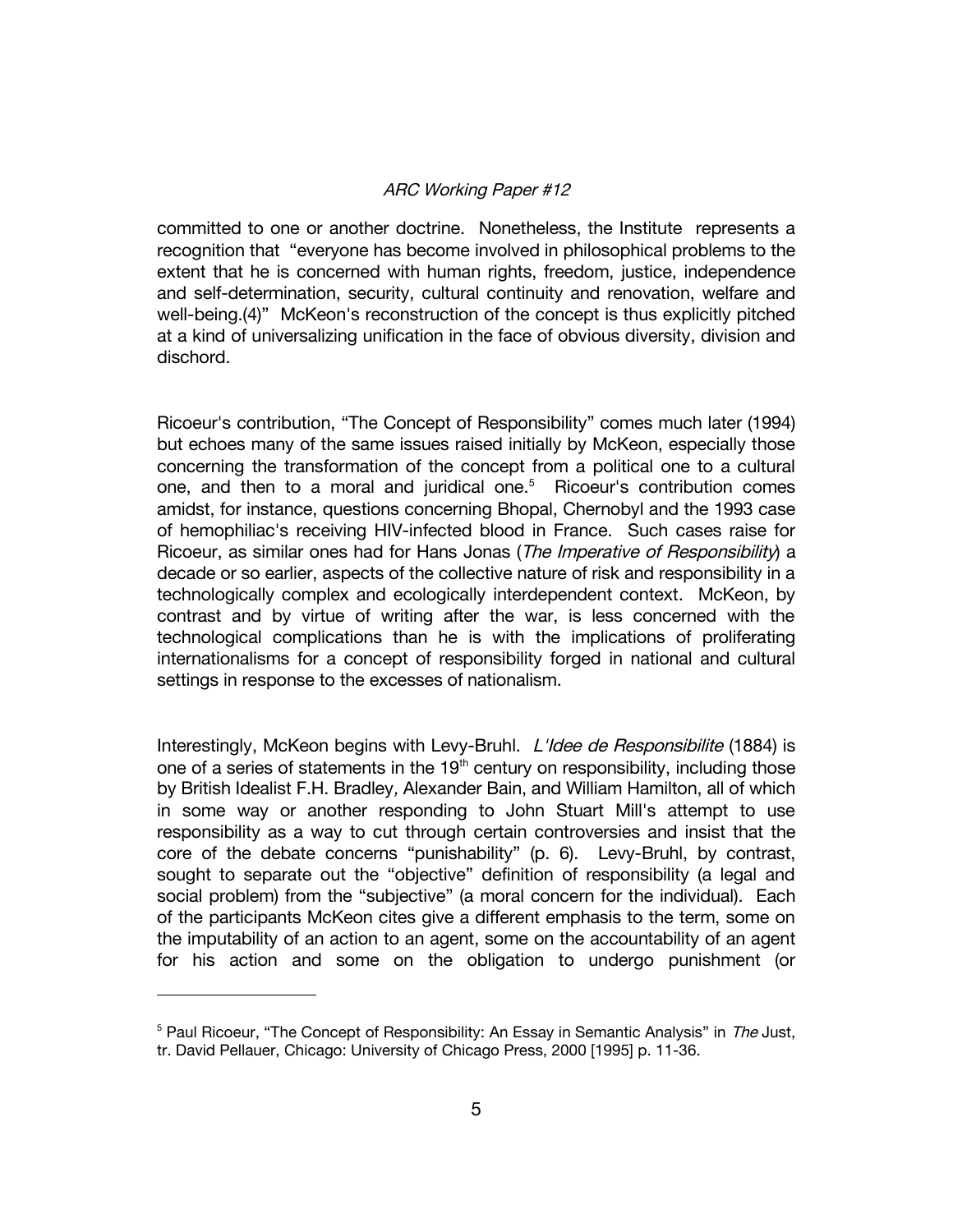commendation) for an action: "The abrupt beginning of the discussion of a concept which is none the less assumed to be central to moral action and theory, suggests that the word was of recent origin and that in philosophic discussion, it was identified with existing controversial terms rather than examined to determine whether its occurrence indicated a need to define a new concept which alters the significance of the old (7-8)." McKeon explores the etymological appearance of the word and its various roots in the history of philosophy which divide into discussions of causality and punishment. The former is treated in terms of cause, accidental and necessary (aitia in greek, causa in latin), while the latter is treated in terms of justice, and divides into a series of different senses of the relation between action and expectation (misadventure, mistake, injustice, visciousness, see. 11-12): "For the ancient Greek philosophers, 'justice' was the fundamental term that related ethics to politics, If there are independent marks of justice, which can be recognized by wisdom or which are universal and natural, imputation and accountability function as subordinate terms applied according to the criteria of justice: imputation (or cause) delimits the scope of actions subject to moral and political approval or disapproval, and accountability (or quilt) delimits the scope of actions subject to legal penalty. (12)"

Ricoeur for his part also emphasizes this double origin in imputation and accountability, or "retribution": that aspect of accountability that includes the obligation to undergo (or to deliver) a punishment (or praise); Ricoeur emphasizes the connection between the two-- as in the move "from attribution to retribution." However, he emphasizes not only the origins in Greek philosophy and the imputation of fault to the actions of men, but also the imputation of Christ's merits to the sinner, and to the Reformation and counter-Reformation controversies over the doctrine of justification by faith. The semantic field of "capacities" (Zurechnungsfahigkeit and Schuldfahigkeit) is tied to that of natural rights via this theological intermediary. Christ's punishment is universal in the same way that natural rights are universal, and the exercise of faith (and of right) is the only way to secure forgiveness.

The notion of imputation is central for Ricoeur, however. Imputation contains the core problematic: it is the key that unlocks Kant's central cosmological antimony concerning the necessity of natural laws and the requirement of free spontaneous action. Ricoeur traces the evolution of this problem of free will and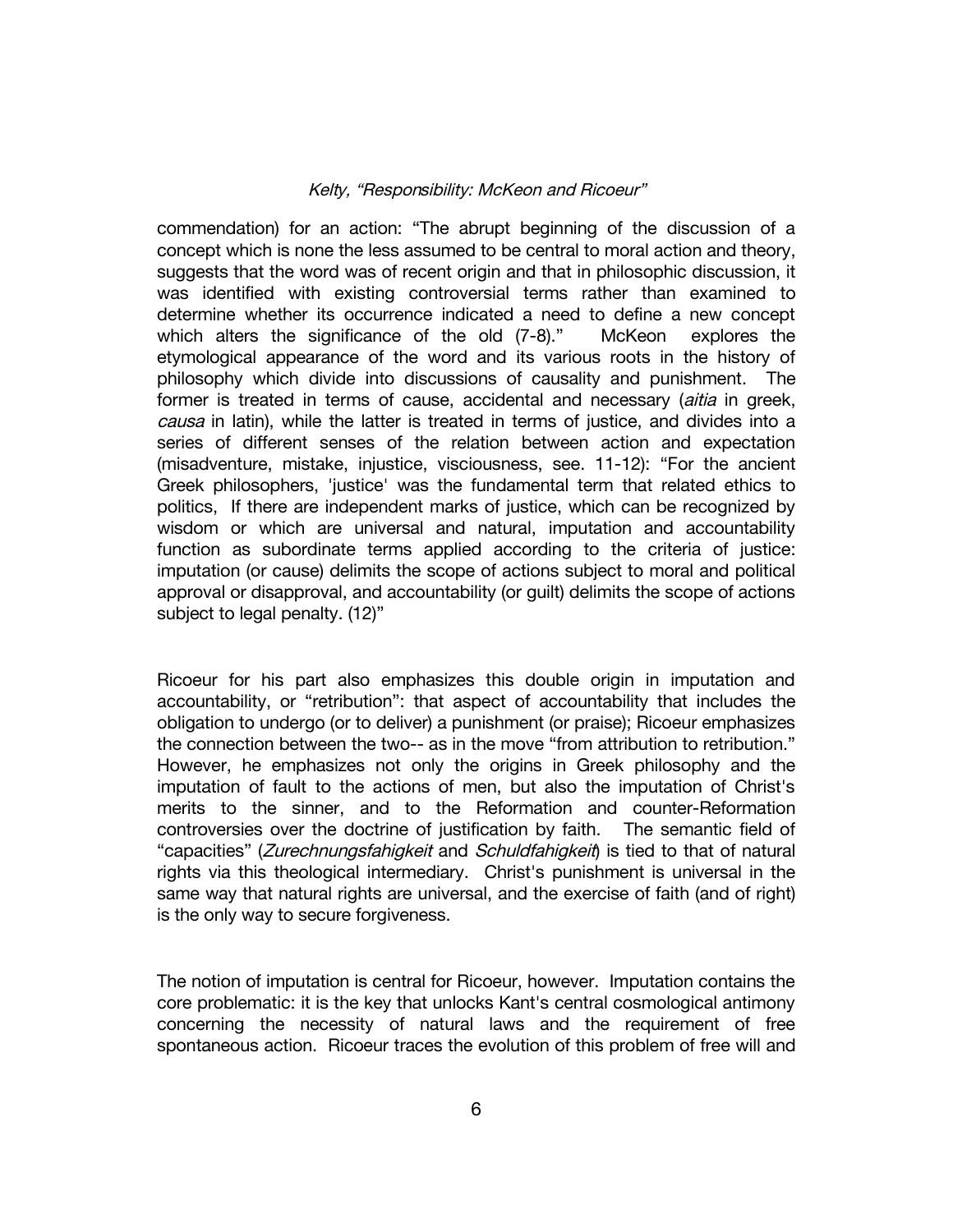determinism into Kant's second critique and Hegel's Philosophy of Right, in which the "coupling of two obligations-that of acting in conformity with the law and that of compensating for damage done or paying the penalty—tends to be sufficient in itself, to the point of eclipsing the problematic of cosmological freedom upon which depends the idea of the attribution of an action to someone as being its actual author." The result, he suggests is the complete "moralization and juridicalization" of the concept of imputation, by which he implies that the concept of responsibility has entered into the domain of practical action without a resolution of the theoretical antinomies of freedom and necessity. Ricoeur's brief response to this is, unsurprisingly, a speech-act theory re-thinking of the nature of imuptation as "ascription," drawing on P.F. Strawson, and of the fundamental problem of "initiative and intervention" rather than the aporias of originary free spontaneity.<sup>6</sup>

McKeon, by contrast gives a different account of the development (or "shattering" in Ricoeur's terms) of the concept. For McKeon, neither imputation nor accountability form the core of the center, rather the emergence of the term responsibility represents an attempt to deal with social and political changes in the institutions (legal and juridical) that give meaning to imputation and accountability. The political and social changes of the 17<sup>th</sup> and 18<sup>th</sup> century, and the emergence of a doctrine of natural law created a connection and blurred the distinction between imputation and accountability. Thus the choice of whether to emphasize one concept or the other under the sign of responsibility fell according to whether one held, on the one hand, that morality and human nature are determined along the model of the necessity attributed to physical nature, or on the other that morality represents the capacity of a will and an intellect to initiate a spontaneous action. In the former case, praise and blame, punishment and accountability are seen as expressions of a natural order (in which McKeon arrays the work of Hobbes, Locke and Hume), and a science of morals aims to uncover (for instance, through the analysis of language, such as in Hume's

<sup>&</sup>lt;sup>6</sup> This is an appealing attempt at a solution simply because it avoids thinking in terms of causal chains and adopts a more "thermodynamic" language of swerves and thresholds. Rather than a theory that demands the initiation of an action ex nihilo as the definition of free spontaneity. Ricoeur's approach seems to attempt to define actions as causes of actions in a field of always already constituted flows; or to put it differently, that which is necessary is only statistically necessary, and free spontaneity is more like the negentropic, or statistically unlikely action that changes the course of a pre-exisiting regularity.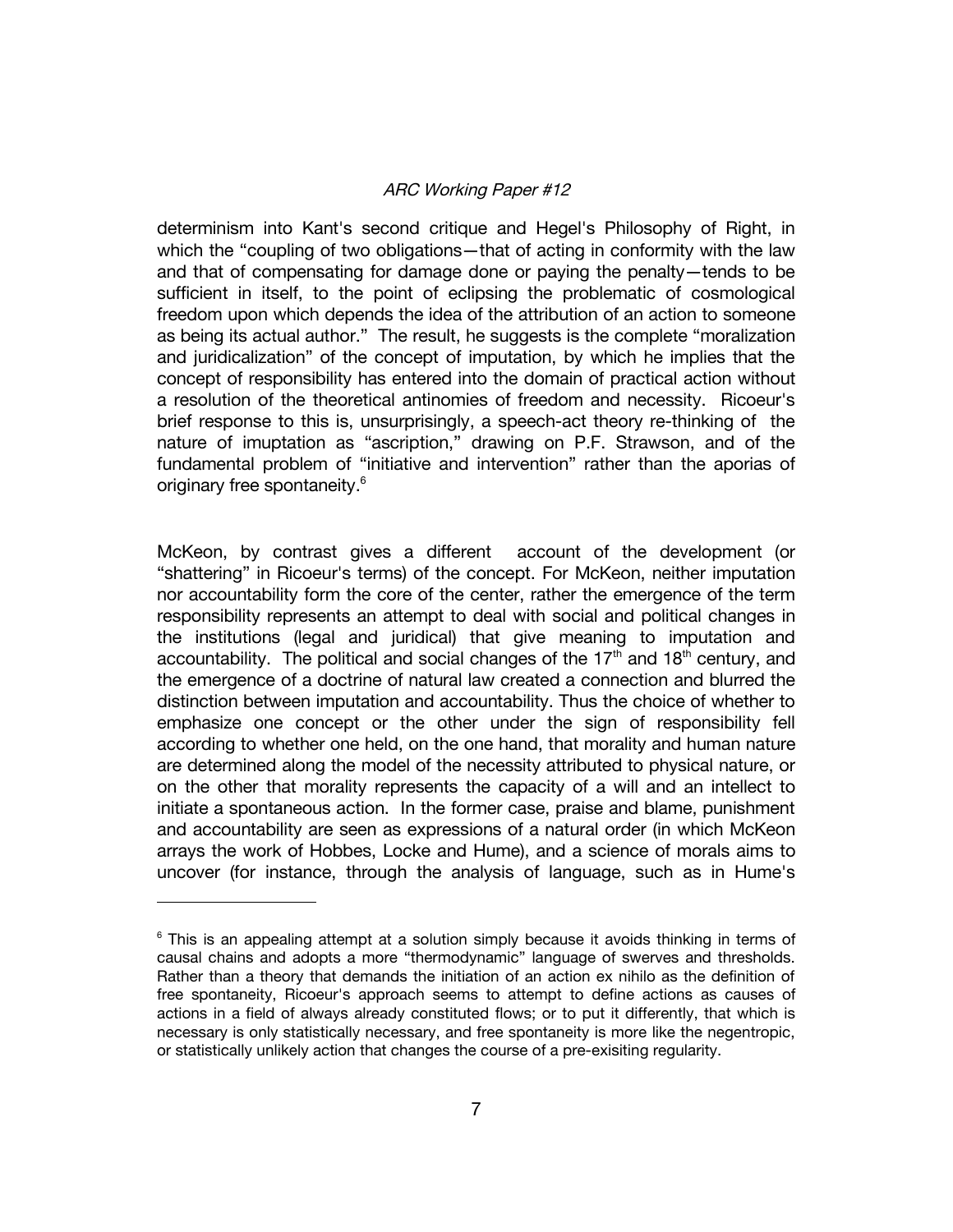philosophy) the system of praise and blame which expresses that moral system. (16); imputation is inseparable from necessity, and the laws of god and men reflect our natures, rather than attempting to control or direct it. In the latter case, by contrast (in which McKeon places Pufendorf, Wolff and Kant), the science of morals would aim primarily at distinguishing free action from necessary action, and persons from things. Accountability and punishment depend on the nature of the action itself, and whether it was truly free, not on the existence of external devices expressing a natural order. McKeon thus divides the choice among those who would favor accountability and those imputability as the core of the controversy, while Ricoeur sees the abandonment of the antimonies of imputation as the core of the problem (and therefore falls into McKeon's latter camp).

In either case (Ricoeur or McKeon), the 18<sup>th</sup> century controversies concerning a science of morals and a definition of imputation are the context within which the notion of responsibility first appears. An array of practical events might be marshaled to help explain this: the declarations of the rights of man, the institution of new forms of government and new codes of law (Constitutions and the Code Civil de France), to shifting meanings of human nature as a result of the investigations into the economy, into language and into biology (Foucault's trio of life, labor and language). "Mill used the concept in an effort to break away from both controversies, the endless metaphysical disputes concerning freedom and necessity, concerning intentions, motives and consequences, and the endless efforts to find the criteria of morals and politics in sentiment or reason, approbation or duty. (McKeon: 20)" For Mill, "responsibility means punishment -not the expectation of actual punishment to be inflicted by our fellow creatures or by a Supreme Power, but a consciousness that we shall deserve that infliction  $(20)."$ 

The major shift introduced by Mill's use of the term "responsibility" to refer to punishability is that it represents an urge to begin not with philosophical controversy, but with the facts of social and political life as they present themselves-facts that were obviously changing radically in Europe at this moment. So Mill's elevation of the concept comes as part of an attempt to treat responsibility as primarily a feature of the political life of individuals, the domain within which right and wrong are expressed through the praise and blame visited by individuals upon each other in public; people express the punishability of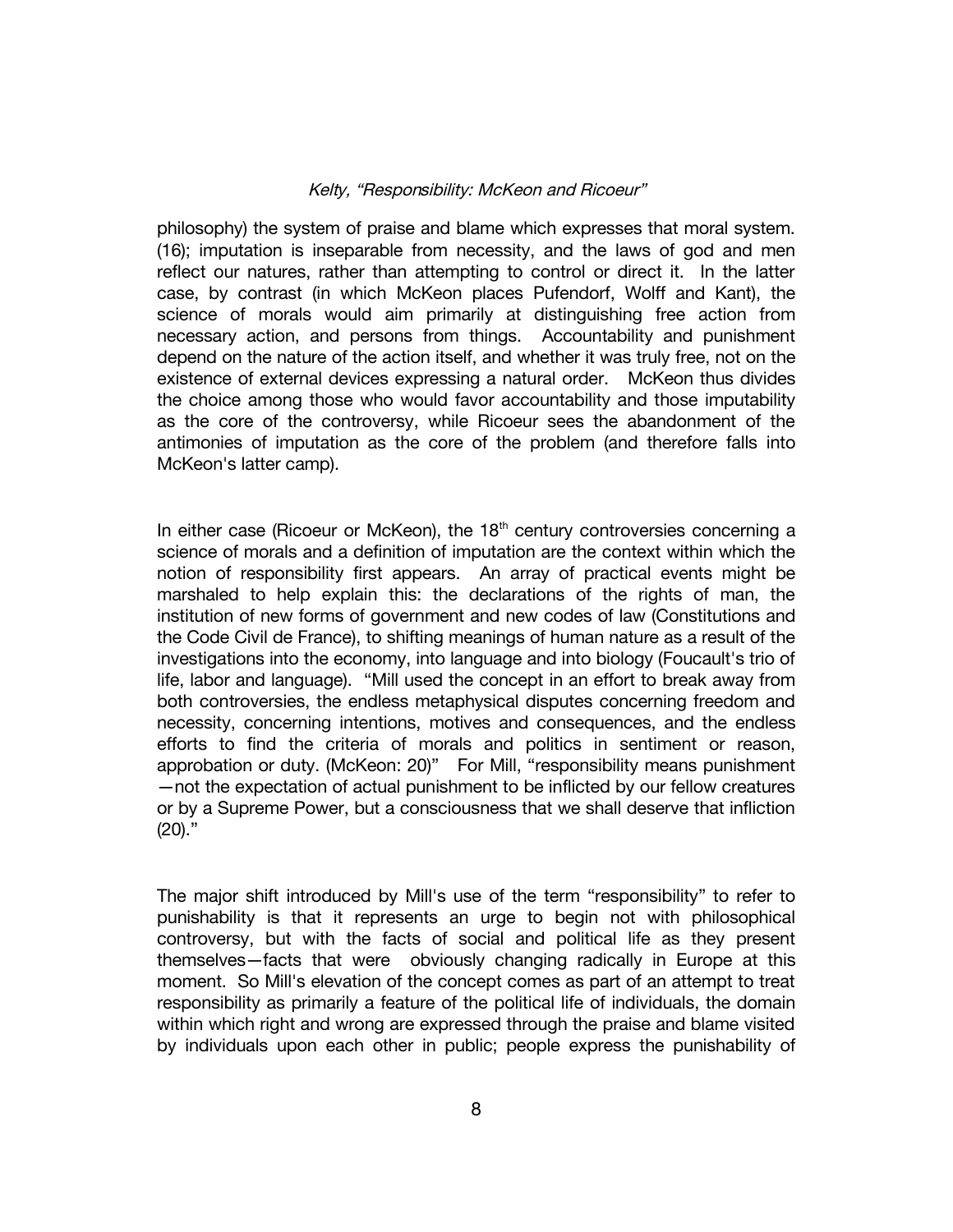actions through "the normal action of their natural sentiments."

Though born of practical questions, Mill's version of responsibility was based on the tradition of accountability, not imputation, and made the domain of law and social norms the basis for uncovering such "natural sentiments." Levy-Bruhl's use was based in the tradition of imputation, but was no less rooted in the 19<sup>th</sup> century sciences of man and the attempt to explore a kind of proto-cultural definition of responsibility, divided between an "objective notion" or legal responsibility and a "subjective" sense of moral responsibility. As McKeon points out, the controversies hardly ended here, but what is important is that Mill and Levy-Bruhl are both pointing to responsibility as a problem primarily of *practical* reason: "Mill [suggested] that the operation of responsibility as punishment uncovers, but does not create, the distinction between right and wrong; Levy-Bruhl [showed] that responsibility as subjective sense of freedom and rationality originated in society and developed with the evolution of society.(22)" McKeon goes on to say: "If philosophers began with the fact of responsibility in its social context, they might explore and guide its extensions and applications without either deserting basic principles or negating practical significance of principles by making the choice of principles the center of the controversy. (22)"

For McKeon, the emergence of responsibility is not simply a curiosity amongst philosophers, but something issuing from the practical problems of government; the expansion of constitutional and *responsible* forms of government promising self-determination and self-governance, which, by the time he is writing, have been extended to "an enormous number of peoples of the world who had not previously enjoyed such rights. The period since 1787 has witnessed a vast increase in our knowledge of divergent patterns of cultures and of the history of divergent cultural traditions; the last ten years have brought the peoples of the world into contacts in which the claims of divergent value systems must be respected. The moral significance of responsibility can be clarified only by examining its elaboration and operation in the context of these political and social changes.(23)"

 $7$  McKeon has an interesting take on this via F.H. Bradley, who makes the suggestion that we need "a philosophy which *thinks* what the vulgar *believe*. [and which is] no more fashionable among philosophers today than it was eighty years ago." cf. F.H. Bradley, Ethical Studies London: Stechert & Co. 1876.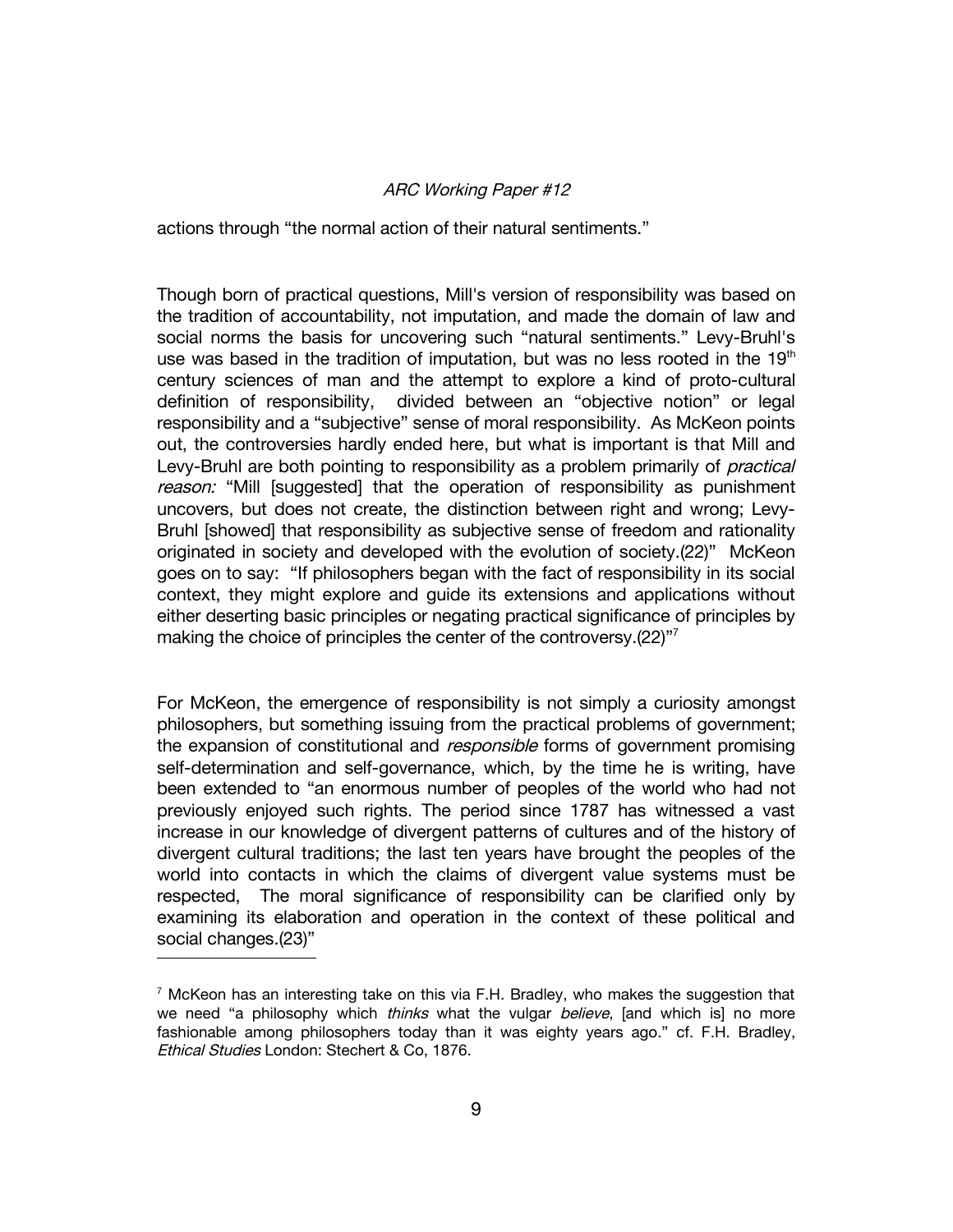## Divergence

It is at this point, with a recognition that the concept of responsibility is anchored in the social and political revolutions of democratic governance in Europe that both McKeon and Ricoeur begin to explore, in different ways, the transformation of the concept from its origination in problems of imputation and accountability, to the more familiar, if polyvalent (or vague) political concept of responsibility. For McKeon, the creation of democratic governments lends meaning to the concept in precise ways: a government is responsible when it offers a framework of law that allows for individuals to predict the reactions the state will take to any action; and second that it contain a mechanism for regular review of representatives and of policy. In the first criteria are elements of the notion of accountability, formalized into a legal system that provides the external guide and frame for producing a sense of obligation; in the latter are elements of the concept of imputation, in that actions of government are imputable to individuals, and vice versa. Universal suffrage, therefore, represents the ultimate confirmation that the idea of responsibility had been transformed: from a world in which responsibility must be demonstrated (as in the ownership of land or the existence of title) to one that is deemed a natural capacity (as part of natural rights) of individuals. As McKeon puts it: "[It is] a reformulation of the conviction that in matters of the common good the people are better judges that an uncontrolled ruler or elite. The earlier formulation of this conviction tended to be restrictive: representative government or democracy will work only if the people is ready for it, that is, responsible. The reformulation inverts the relation: responsible government depends on a responsible people but a people acquires responsibility only by exercising it (24)."

This political concept of responsibility ties together the old problems of accountability and imputation with new problems of freedom and rationality—and in concrete terms with the rational design of legal systems and systems of governance. The free, unconstrained exploration of ideas as a route towards establishing values and truths therefore comes to supplement the "negative and external' operations of punishment. McKeon's characterization echoes (avant le lettre), Foucault's exploration of the same transformation of punishment from a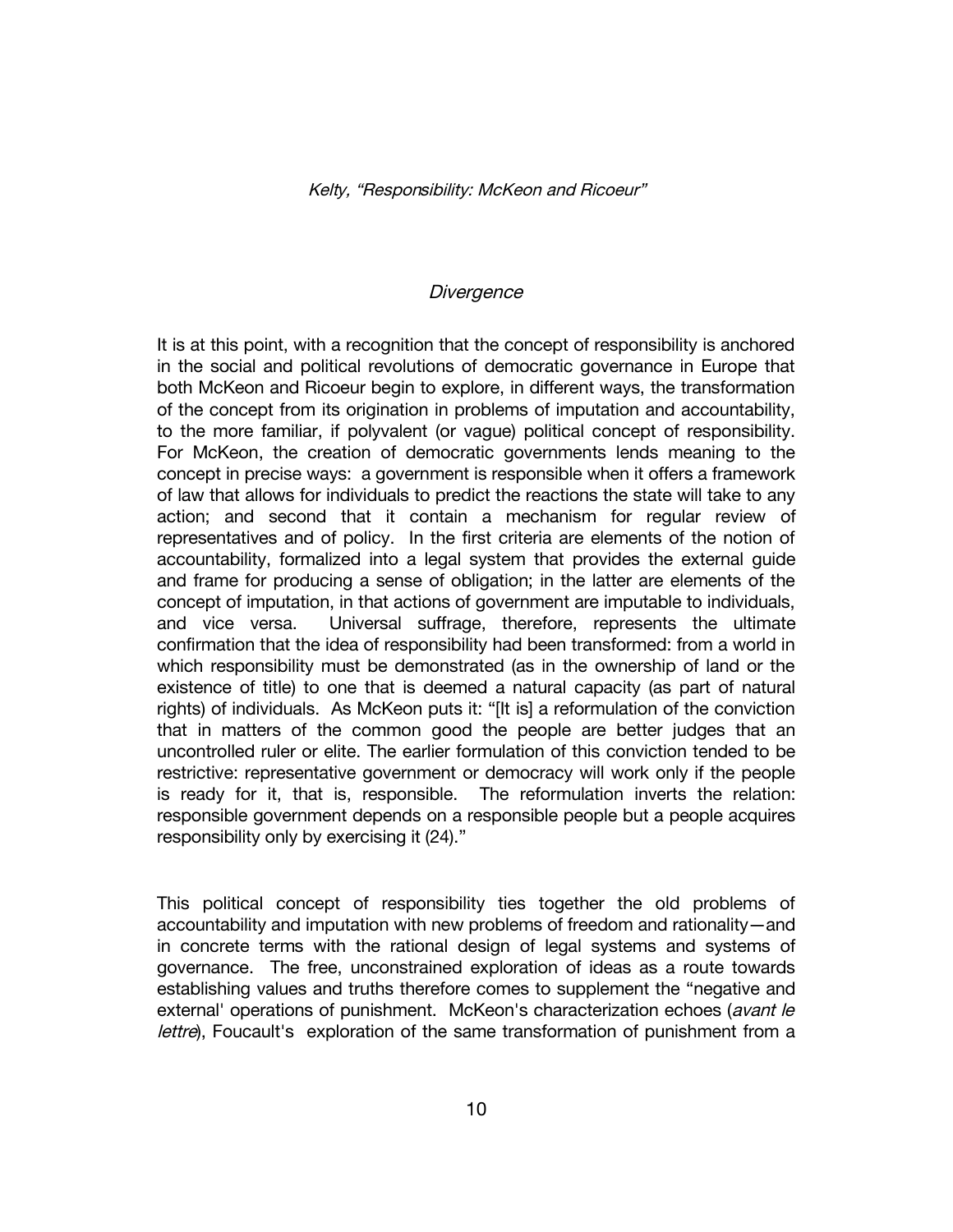display of power to a system of governance.<sup>8</sup> McKeon adds to this political definition of responsibility, a "cultural" responsibility mediating between the moral and political versions. For McKeon, the responsibility of communities is distinct from both those of nation and individual, and the most vital space through which common ideas and common values are forged. Responsibility is therefore a "reflexive relation"--between individuals and their communities. between independent communities, between states and communities. Institutions of government reflect this. As the notion of freedom shifts with democratic governments, so too the notions of accountability and imputation, which shift from external constraints to internalized ones based in the free pursuit of values, rather than the imposed coordination of action. The concept of "understanding" likewise undergoes a shift-- from a purely external "recognition" of the law or of the interests of others, to an internal recognition of common values or the common good, forged in communities, and potentially shifting the focus from a mutual calculation of interests (in a contract) to a mutual understanding of values; "Understanding in this sense is the comprehension of beliefs and of the reasons for holding them (27)." The pragmatist influence of Dewey seems marked here in the focus on the collective definition and transmission of values-- the philosopher's version of culture.

Perhaps the most striking conclusion of McKeon's reconstruction is his claim that the moral form of individual responsibility so commonplace today does not precede, but depends upon its creation in political institutions and cultural conflict: "The idea of *moral* responsibility originated and developed in the context of the evolution of political and cultural responsibility. There was no moral responsibility until there were communities in which men were held accountable for their actions and in which actions were imputed to individual men. There were no moral individuals prior to the development and recognition of moral responsibility. $(28)$ <sup>3</sup>

<sup>&</sup>lt;sup>8</sup> Foucault, Michel *Discipline and punish: The birth of the prison*, trans. A.M. Sheridan New York: Vintage, 1977.

<sup>&</sup>lt;sup>9</sup> The conclusion is in accord with Nitezsche's second essay in the *Genealogy of Morals* in which the subject is the "making men calculable" such that individual morality appears to them as something internal and eternal, rather than something forged through historical and institutional forces, including the obvious suspects of church and state, but also those of imagined ethnic and nationalist communities.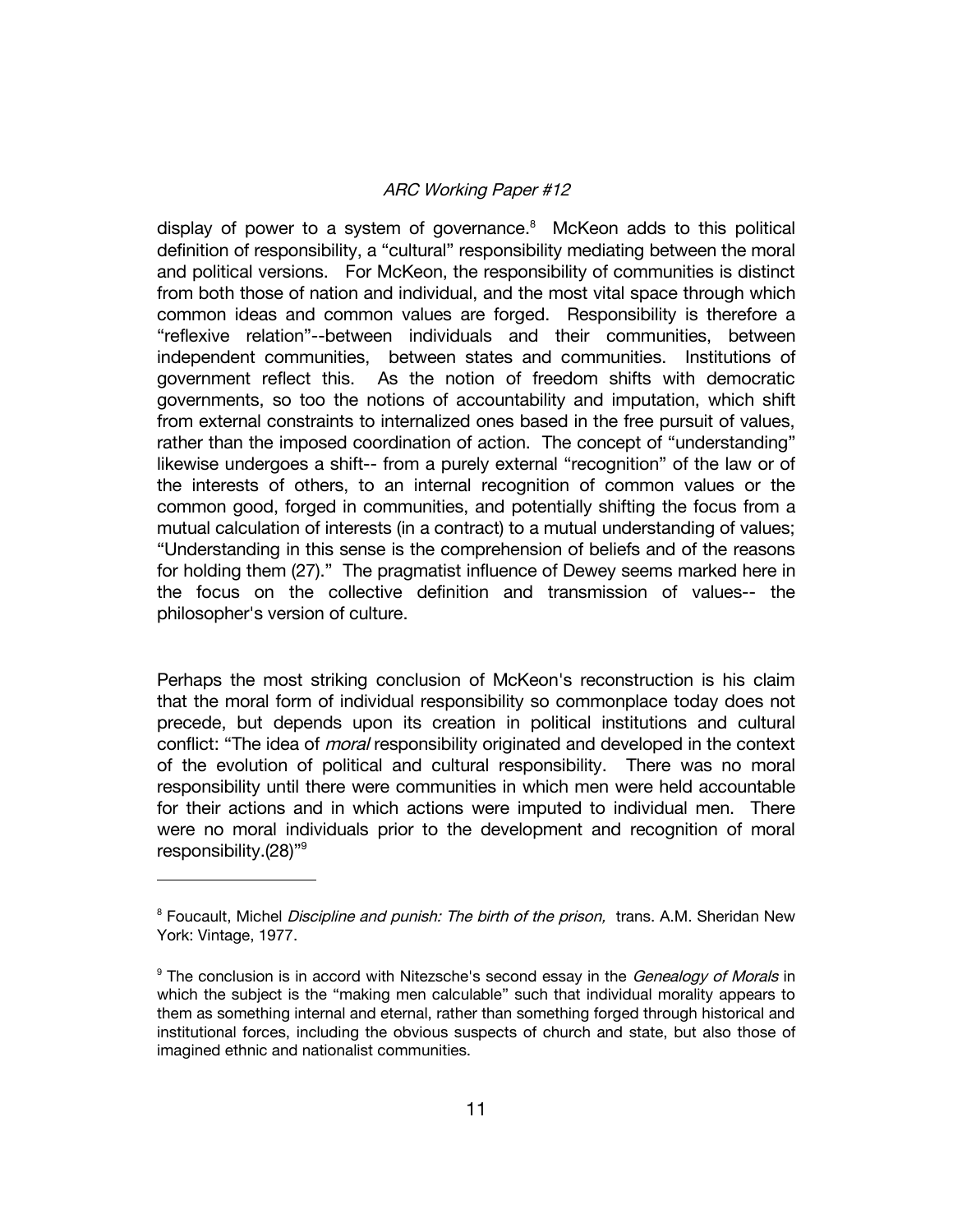Ricoeur's understanding of the shattering of the concept of responsibility is different, and perhaps a bit more Euro-centric than internationalist. For Ricoeur, the "juridicalization" of responsibility, especially in civil law, occurs as the relevance of determining fault recedes in importance (the problem of imputation goes unsolved), and comes to be replaced by a focus on the related notion of risk (for which history he cites Ewald's work). Rather than a focus on the ascription of fault to an agent of actions, the focus, in legal terms, shifts to the ascription of harm to a victim, from which it is possible to uncover a form of "responsibility without fault." This transformation, now familiar, clearly upholds the value of solidarity (the distribution of risks over a population) over that of individual security. The trade-off is between an endless metaphysical dispute over the nature of action and agency conducted ex post facto, to a recognition of the likelihood of future harm and the need, if not to prevent it, then at least to compensate those who suffer, especially in those events that seem to have no obvious author (e.g. disasters, sickness). However, as Ricoeur puts it, "the perverse effects of this displacement ought to put us on quard. They are encouraged by the incredible extension of the sphere of risks and how those risks have changed in terms of space and time... At the limit, an acquired incapacity, perceived as a suffered harm, can open to a right to reparation in the absence of any proven fault." Such a sense of "responsibility" is more like the theological imputation of Christ's merits to the sinner than it is a calculus of punishability (hence the title of Ewald's work as well, *L'Etat Providence* which echoes the providential role of fate). The wider the array of risks, the more impossible it is to find any entity capable of providing reparations or indemnity.

Ricoeur further suggests that this expanding protection against risk runs more and more in the direction of security, rather than towards solidarity: "If becoming a victim is unpredictable, its origins also tends to become so thanks to the calculus of probability that places every occurrence under the sign of chance. When so disconnected from a problematic of *decision*, action finds itself placed under the sign of a fatalism that is the exact opposite of responsibility [a footnote reads "There was no chance of an error!"]. Fate implicates no one, responsibility some one.  $(26)$ "

But, says Ricoeur, if this juridical transformation of responsibility evacuates it of content, in favor of an expansion of risk and the calculation of harm, then a seemingly comparable expansion occurs in terms of individual moral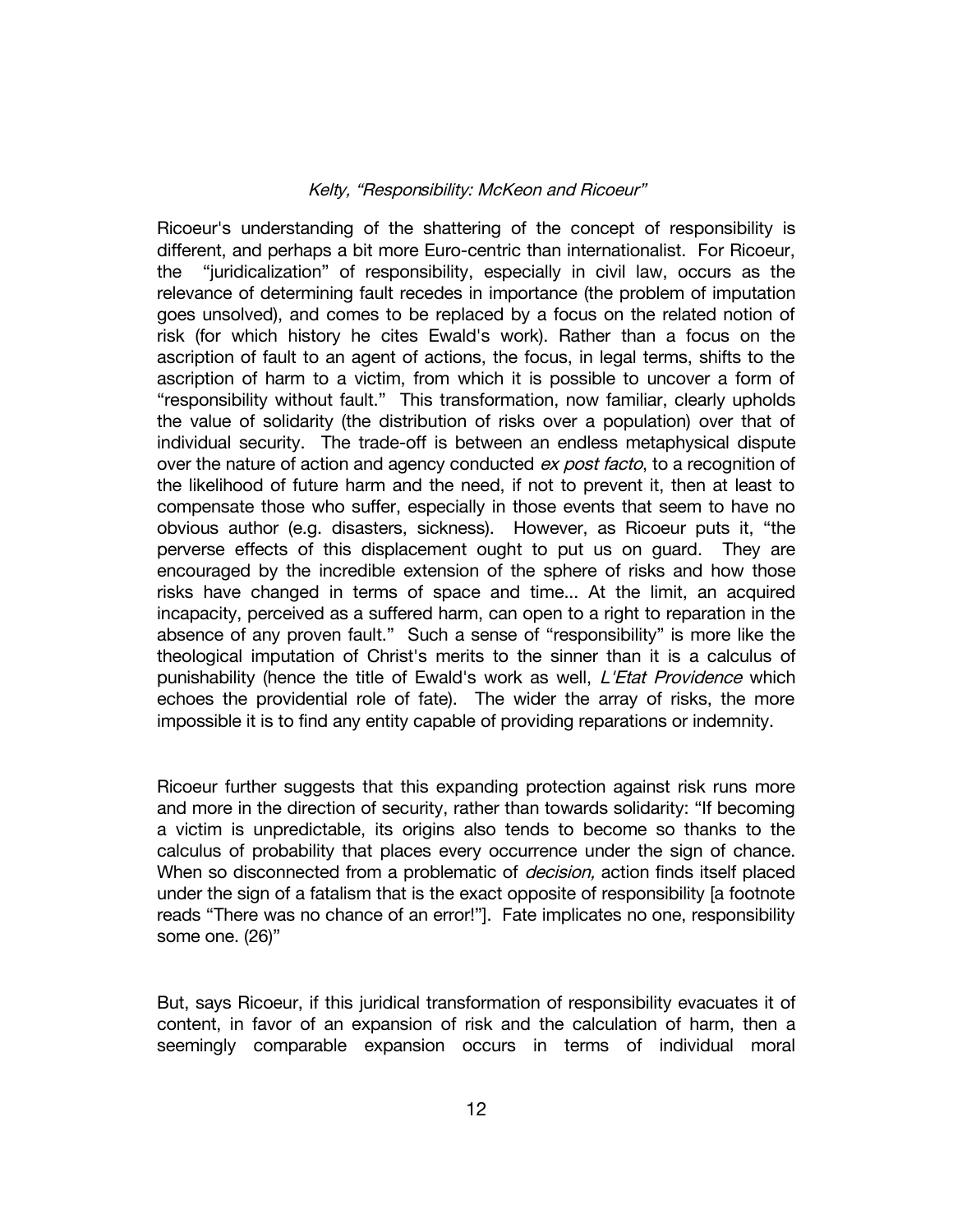responsibility. The very inflation in terms of risk—that nearly every action implies harm and the need for reparation—implies an inflationary search for those responsible, and especially those responsible for failing to prevent an action, rather than those who authored it.

Two "reversals" follow: first, one has become responsible not for one's own actions but for *other people* (and the harm done to them); second, one has become responsible for a vastly expanded scope of action in time and space. As a result, various difficulties follow: the question of "who" becomes impossible to answer, especially in the context of corporations, bureaucracies, ecologies or financial systems; second, how far in time and space does responsibility extend, especially when one speaks of effects yet to come (as we do today in under the sign of responsibility), instead of effects in the past; and third, what form of reciprocity will this expanded scope of responsibility take-between generations, nations or communities?

For Ricoeur, the shift in the moral plane of responsibility concomitant with that in the juridical plane concerns the fact that one is no longer responsible for one's actions and their effects (as in the original calculus of imputation), but responsible first for *other people*, and especially those other people who are vulnerable, fragile, or most susceptible to harm. "The displacement then becomes a reversal: one becomes responsible for harm because, first of all, one is responsible for others. (29)" for Ricoeur, Levinas' philosophy seems to give warrant to this version of morality by locating the source of one's morality in other people, in the face of the other. The focus on intersubjectivity as the origin of affective experience accords with at least the "accountability" side of responsibility insofar as one is called to account for oneself in the encounter with another. $10$ 

However, moral responsibility is today more complex because of its expansion in time and space. "Others" includes not only those whose faces we can see, but countless others we cannot, and even those unborn, without a face. It is this

<sup>&</sup>lt;sup>10</sup> There is another Chicago connection here, somewhere between McKeon and Ricoeur, in the work of W. Schweiker on accounting for oneself.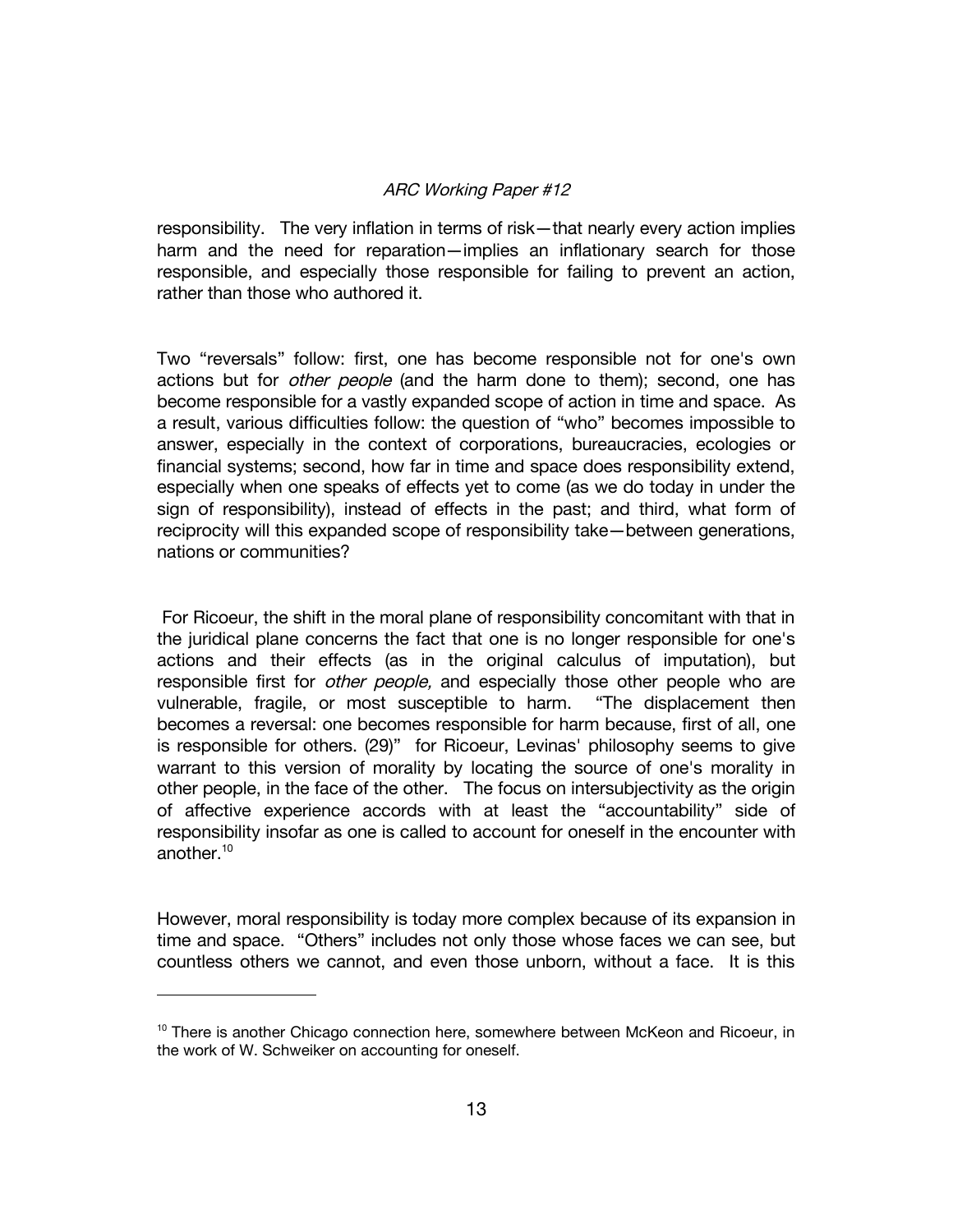aspect of responsibility that Hans Jonas transforms into a "principle": the duty to take responsibility for the continuing existence of the species. Such a radically extended responsibility is justified because of radically extended *powers*. "How far does the chain of harmful effects of our acts extend that we can take as still implied in the priniciple, the beginning, the *initium* for which a subject is held to be an author? A partial response is contailned in the consideration of the extension of those *powers* exercised by human beings on other human beings and on their common environment. Stated in terms of its scope, responsibility extends as far as our powers do in space and time.(29-30)"

As far as the tradition of imputation is concerned, however, these aspects of the moral concept of responsibility lead to the difficulties of knowing who an author is, what the origin of an action is, and how reciprocity across generations or throughout the populations of the planet might be structured at the level of the individual (viz. the very cosmological antimony of imputation Ricoeur locates in Kant as the origin of the problem).

Ricoeur's answers to these difficulties of imputation are less than satisfying. He suggests that moral responsibility should be primarily an orientation of prevention of future harm, not only reparation for harm already done. By doing so, he claims that the subject of responsibility is the same subject "who has the power to generate harm, that is, indivisibly individual persons and systems in whose functioning individual acts intervene in a sort of infinitesimal and 'homeopathic' way. It is on this small but real scale that vigilance, the virtue of prudence proper to a prospective responsibility, is exercised.  $(31)^{v_1}$ **The** 

<sup>&</sup>lt;sup>11</sup> It is curious that Ricoeur says "persons and systems" here, since there is at no point in the essay any reflection on the nature of what a system might be, or how its collective and technical nature might rendered in different, with respect to action, from a person. The Kantian split between a persons and things is at the heart of the definition of responsibility Ricoeur employs here, and yet it seems unclear whether a system is a thing or a person. In the juridical domain, this problem obviously references the debates around the 'corporation' as a person' in US law, and the whole domain of decision-making, insurance and risk analysis conducted by and for corporations, and which renders the individualized domain of moral responsibility (the *mineness* of an action and its effects) irrelevant, at best. Peter French offers some kinds of distinctions that might help here, including expanded definitions of intentionality, and a re-thinking of the temporal nature of intention as not only reaching into the future, but recovering past action (what he calls the Principle of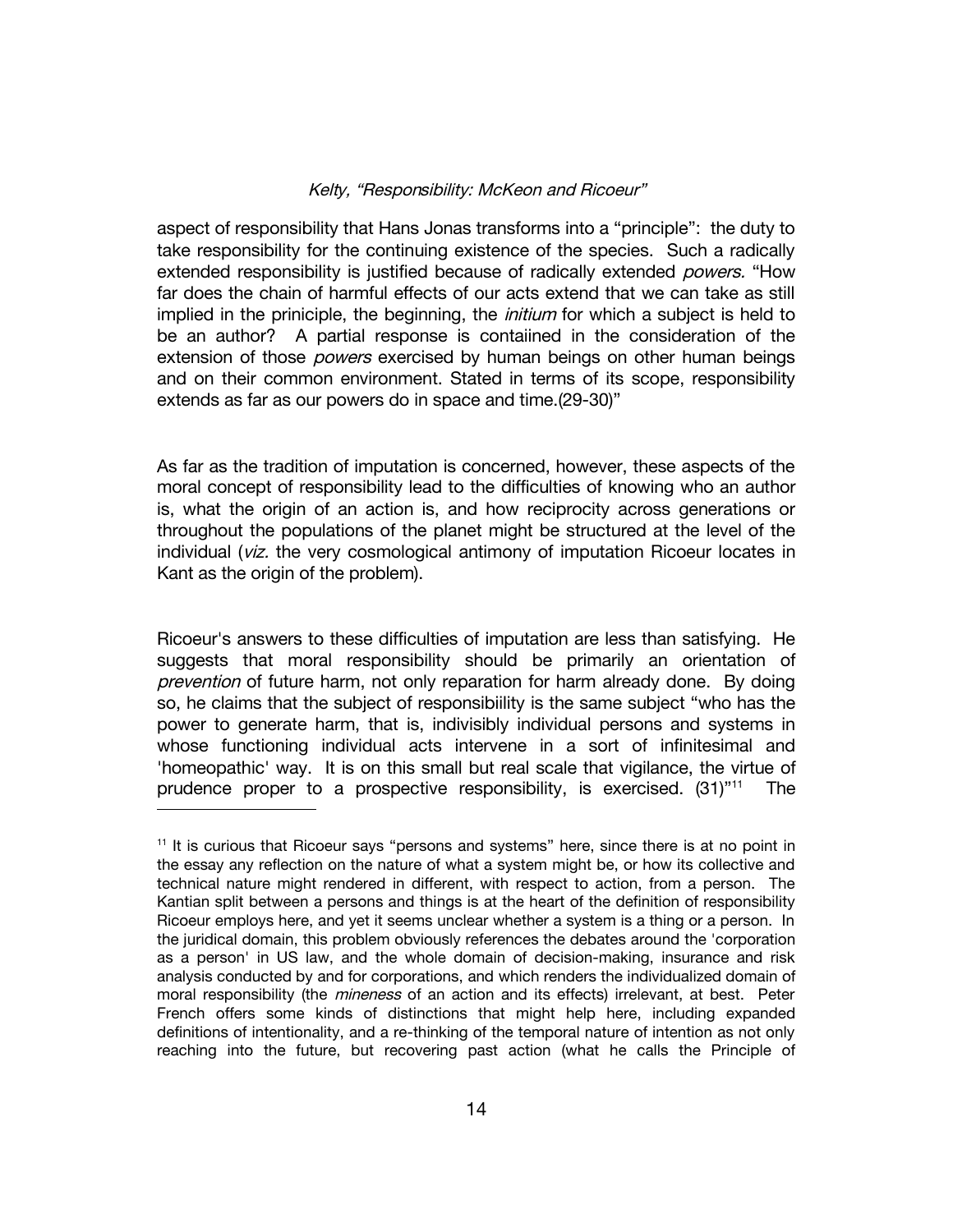question of scope is answered by the demand for a new imperative in keeping with Jonas' imperative: that we "act in such a way that there will be humans after us." But as he recognizes, this creates a problem for the notion of solidarity and reciprocity, which can be understood as part of a related dilemma: that of unanticipated consequences. The dilemma, which Ricouer borrows from a piece by Robert Spämann, goes like this: intention only for the immediate effects of an action is dishonest, given the likelihood of side-effects, but taking account of all possible side-effects renders responsibility infinite and action impossible.<sup>12</sup> To this, Ricoeur simply asserts: "Nothing in excess. (34)"<sup>13</sup>

In the end, Ricoeur's understanding of the transformations of the moral and the juridical concepts of responsibility remain wedded to the problem of imputation, and to the development of a virtue ethics centered around phronesis, or prudence. Of risk and imputation, Ricoeur asks if they "overlap and reinforce each other to the extent that, in a preventive conception of responsibility, it is the uncovered risks that are imputable to us? (34)" This preventive version of responsibility is entirely familiar today, especially in the rise of the similarly vague precautionary principle. But it is in the reference to *phronesis* that Ricoeur's analysis is ultimately most promising, if undeveloped: "It is to prudence, in the

Responsive Adjustment) as in the case of when people are deemed not responsible for an event which they might subsequently be deemed responsible for if they then repeat the action that led to it. French analyzes two plane crash investigations in these terms: French, Corporate and collective responsibility, p. 127-164.

<sup>&</sup>lt;sup>12</sup> Robert Spaemann "Nebenwirkungen als moralisches Problem," Zur Kritik der politischen Utopie. Zehn Kapitel politischer Philosophie, Stuttgart: Klett-Cotta, p. 167-182, 1977.

<sup>&</sup>lt;sup>13</sup> These answers are incredibly unsatisfying precisely because they lend themselves to the kind of thinking represented by people such as Eric Drexler and Bill Joy; science fictionbased scenarios of cleopatra's nose-style chains of events which can only be prevented by ceasing to act at all, and which threaten not particular humans but a 'race' of humans-whether through destruction, ecological or biological, or through supercession (Artificial intelligence or enhancement beyond "humanness"). That Ricouer seems to share, via this backdoor, a kind of absolute metaphysics of human nature threatened by our own actions as humans, and for which we are not taking enough responsibility, strikes me as a kind of secularism gone haywire; consistent only with forms of transhumanist thinking, and not with a serious attention to the historical and bio-cultural transformations we are in fact undergoing.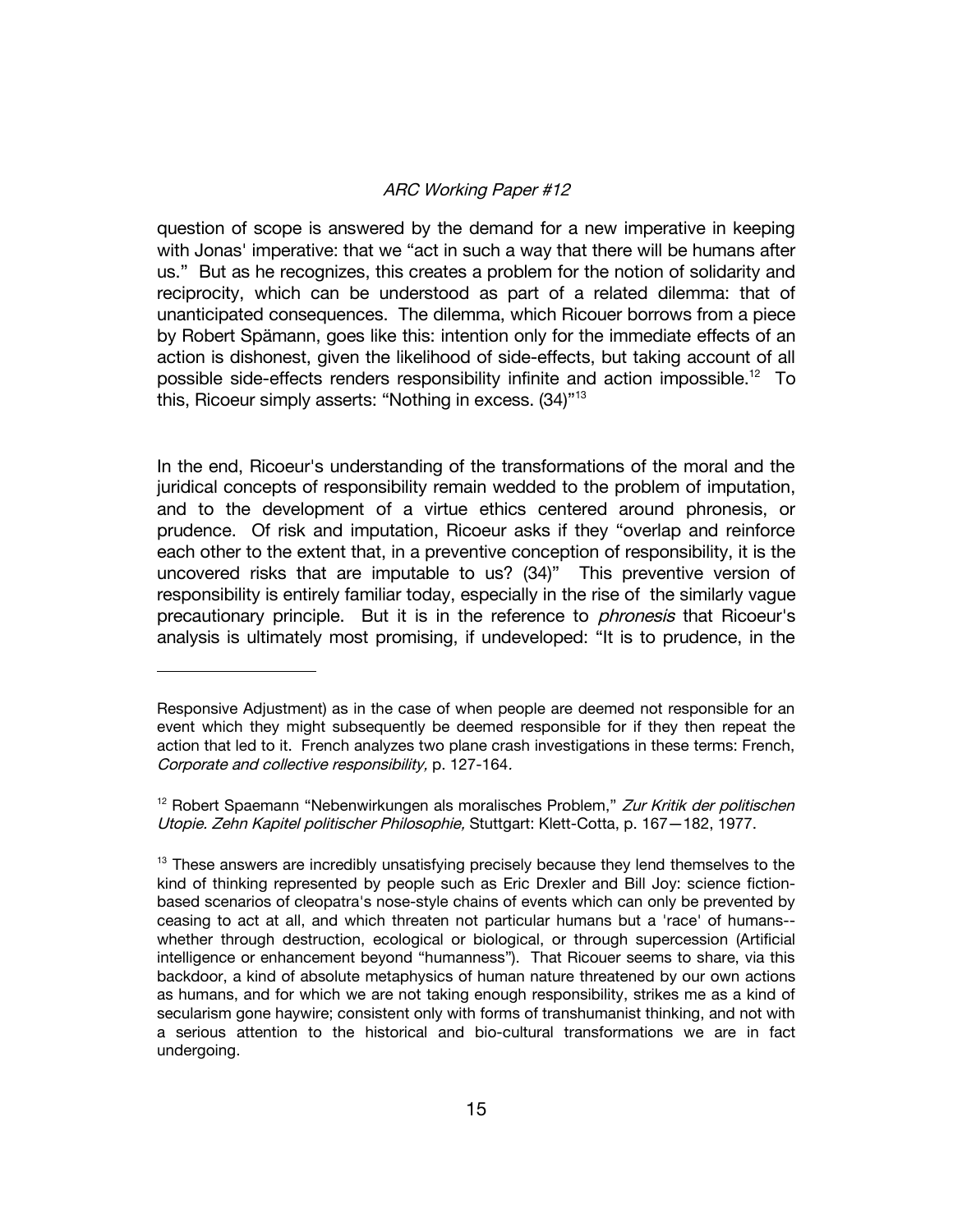strong sense of the word, that is assigned the task of recognizing among the innumerable consequences of action those for which we can legitimately be held responsible, in the name of an ethic of the mean. It is in the end this appeal to judgment that constitutes the strongest plea in favor of maintaining the idea of imputability in the face of assaults from those of solidarity and of risk. (34-35)"

*Phronesis*, in this sense, however, is not equipment. It is a philosopher's practical judgement and not much more, an "ethic of the mean" which when applied in any given case dissolves into the chaos of decisions and justifications A practical *phronesis*, by contrast, an equipmental *phronesis*, without end. perhaps, would take a different form, and it is McKeon's analysis that is more attuned to the possibility of *phronesis* as the domain of common values, their hierarchy and their criteria.

# From Responsibility to Values

McKeon's meditation on responsibility also ends within the domain of practical wisdom, though he does not label it as such. His claim that morally responsible individuals are the result of political and cultural institutions that produce "a sensitivity to moral issues in the agent and an explanation of his decisions and choices in the minds of others.(28)" And it is this interplay between the political and cultural institutions and the individual's norms and decisions which has worked a change in the concept of responsibility: "Responsibility has assumed a reflexive relation to truth as well as to values; the ideal of a science of morals conceived in the 17<sup>th</sup> and pursued in the 18<sup>th</sup> century must now be sought in a science of responsibility which can be adapted to different views of morality and provide the basis for the continued testing of ideas in the further advancement of knowledge."

Responsibility, in this sense, is a toolset for dealing with moral pluralism; accountability and imputation are its key components. These problems (accountability and imputation) concern "freedom and rationality in choice and decision"(30) and they concern national policies as well as individual decisions, both of which could benefit simply from a clear statement of the problemsproblems that emerge *today* out of the attempt to solve problems in the *past*.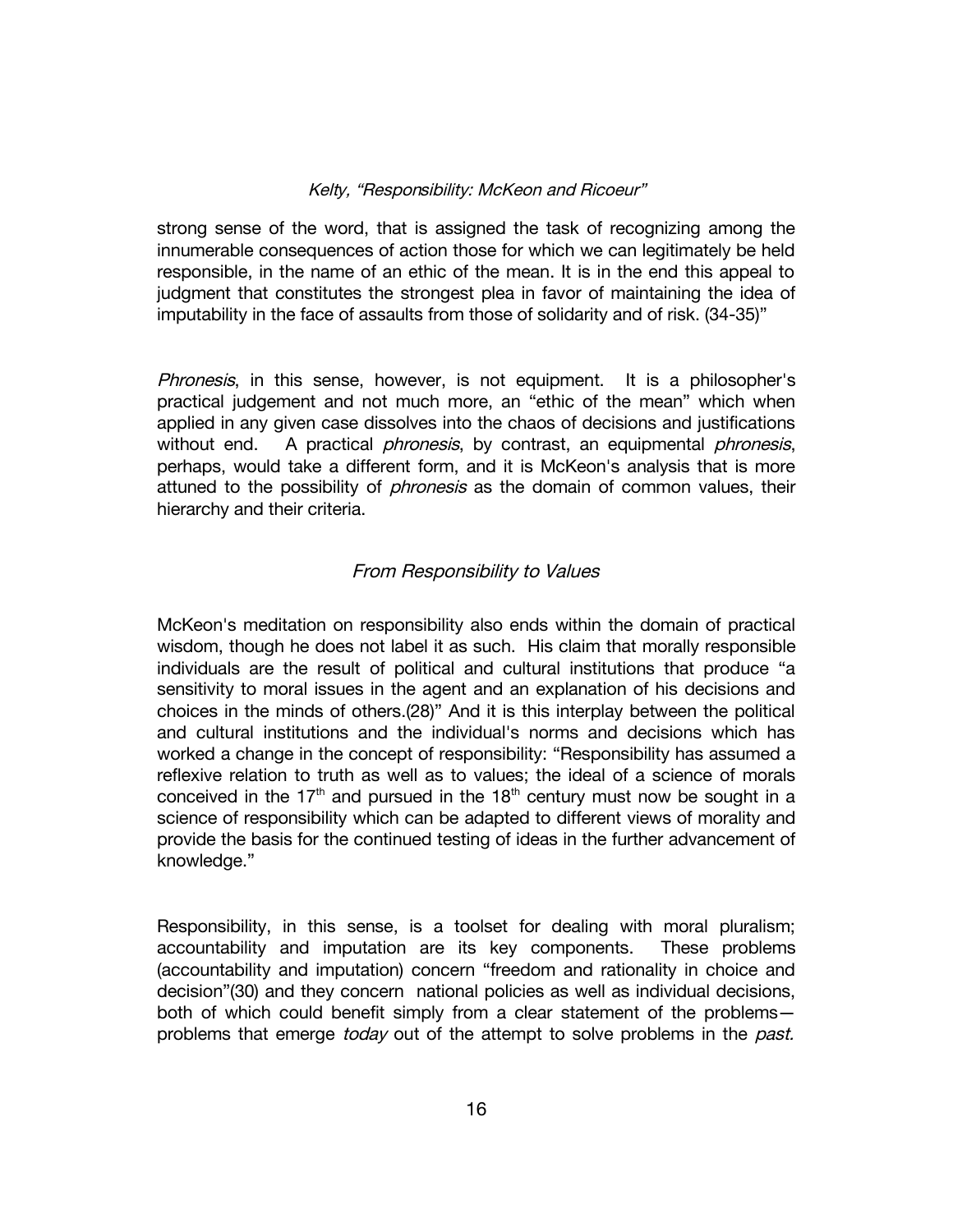Which is to say, responsibility and its vagaries today are in fact the result of the attempt to solve problems of accountability and imputation in the past, in national policy, in the juridical and legal sphere and across cultures. In making "punishability" concrete, a system of penalities and rewards (property and honor) has created a concomitant institutional attention to the material needs of populations, and to the management of and responsiveness to the opinions of individuals and populations (i.e. a focus on values structured by the demands of imputation anf accountability). But this very success threatens us in new ways: "We have improved the instrumentalities for solving material problems without making corresponding advances in increasing sensibilities or lessening tensions: can the analysis of responsibility provide a new basis for a hierarchy of values based on material goods, but not dominated by them?" (31) Similarly, this attempt to secure respect for the beliefs and opinions of others has resulted in institutions intended to secure these expressions, but which have "had the contrary effect of binding him by still more intrusive restrictions on thought and action: can the analysis of responsibility provide a means by which the moral character of the individual may be strengthened to withstand the influence of approval and disapproval and in so doing give meaning and significance to that influence?" (31)

McKeon's take then, is somewhat like that of "reflexive modernity": bv responding to the difficulties of imputation and accountability in the creation of democratic institutions of governance, and by dealing with the problem of moral pluralism, we have created new problems for the meaning and achievement of responsibility. These reflexively generated problems might be clarified by returning to the concept of responsibility and its origins in the early 19<sup>th</sup> century. By creating institutions (constitutional governments, legal systems, elections) and new technologies for assessing imputation and managing accountability, we have confronted the problem of moral pluralism in concrete terms and created new assemblages to deal with it-- assemblages that in turn raise new kinds of problems. Though McKeon does not name them, these problems could include those referenced by Ricoeur (the emergence of insurance and its focus on solidarity as a solution to problems of imputation, or those of unintended consequences) or to others such as the problem of conflicting legal or juridical systems across nations and empires. What he does seem to suggest, however, is that no matter how far moral pluralism as a problem seems from concerns such as those raised by systemic risk, ecological crisis or technological failure-it is nonetheless at the origin of our confusion about how to handle them.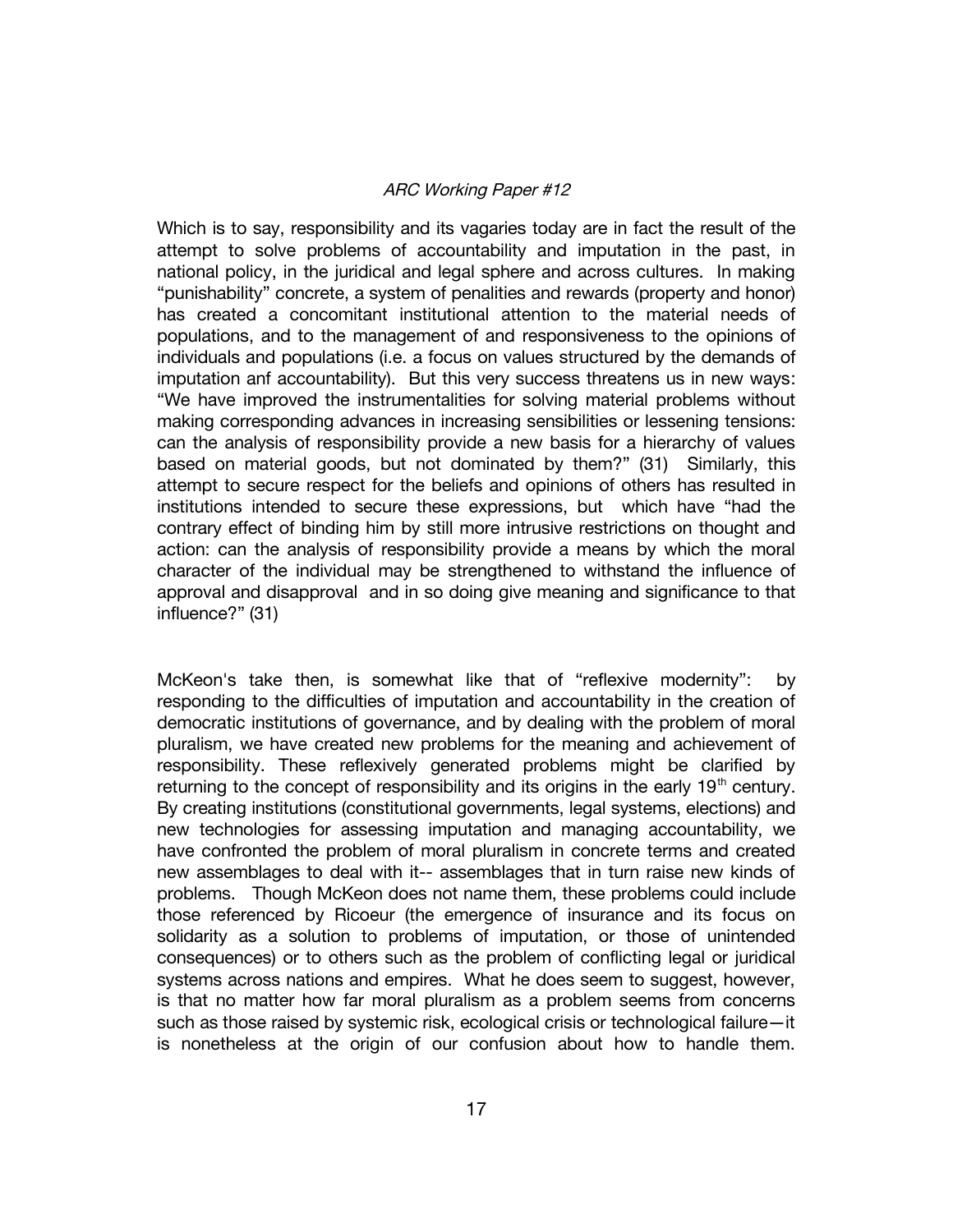McKeon's final sections are therefore a call for both a *criteria* of values in the context of moral pluralism and a *hierarchy* of values. He ends with an appeal to a science of responsibility that would help make sense of the tensions between tradition and innovation (the need for a hierarchy of values) on the one hand, and custom and duty on the other (the need for criteria of values).

It is especially in the context of contemporary science, engineering and capitalism that such questions are relevant. Innovation is an unquestioned value today-so unquestioned that in nanotechnology, for instance, the only question "nanoethics" has so far raised is: should we innovate or not? Do we need a moratorium on innovation or should it progress? The question is incoherent: innovation is an absolute value (at the top of the hierarchy), but one without any criteria. Similarly today the only criteria of value applicaple in the case of any practical decision is that of the cost/benefit or risk/benefit analysis—a criteria without hierarchy.

What then, would responsibility look like if it included both a hierarchy and a criteria of values? How might it differ from a mere weighing of alternatives with respect to individual utility? Between Ricoeur and McKeon's analyses are some important changes in the ways accountability and imputation have started to be transformed: the environmental movements, new talk of a "social responsibility" in science and engineering, "vital systems" security and critical infrastructure protection, analysis of systemic risk in new domains, from financial to ecological to social. But the contemporary vagueness of the concept of responsibility, and its roots in the 19<sup>th</sup> century are confirmed in these analyses.

Imputation today concerns problems that are extremely familiar, and well captured in Ricoeur's piece: what we impute to actors today (people and systems) are not acts for which they were in the past the cause, but acts for which in the future they will have been the cause. It is precisely because of our confidence in our abilities to control and to predict that this reversal is not irrational—and yet this reversal has not yet found adequate expression: how does one become the cause of that which has yet to happen? And of which causes that one can become the author, should one reasonably accept responsiblity-- or in mcKeon's terms, can we use responsibility as a way to understand the hierarchy and criteria of values we share today?